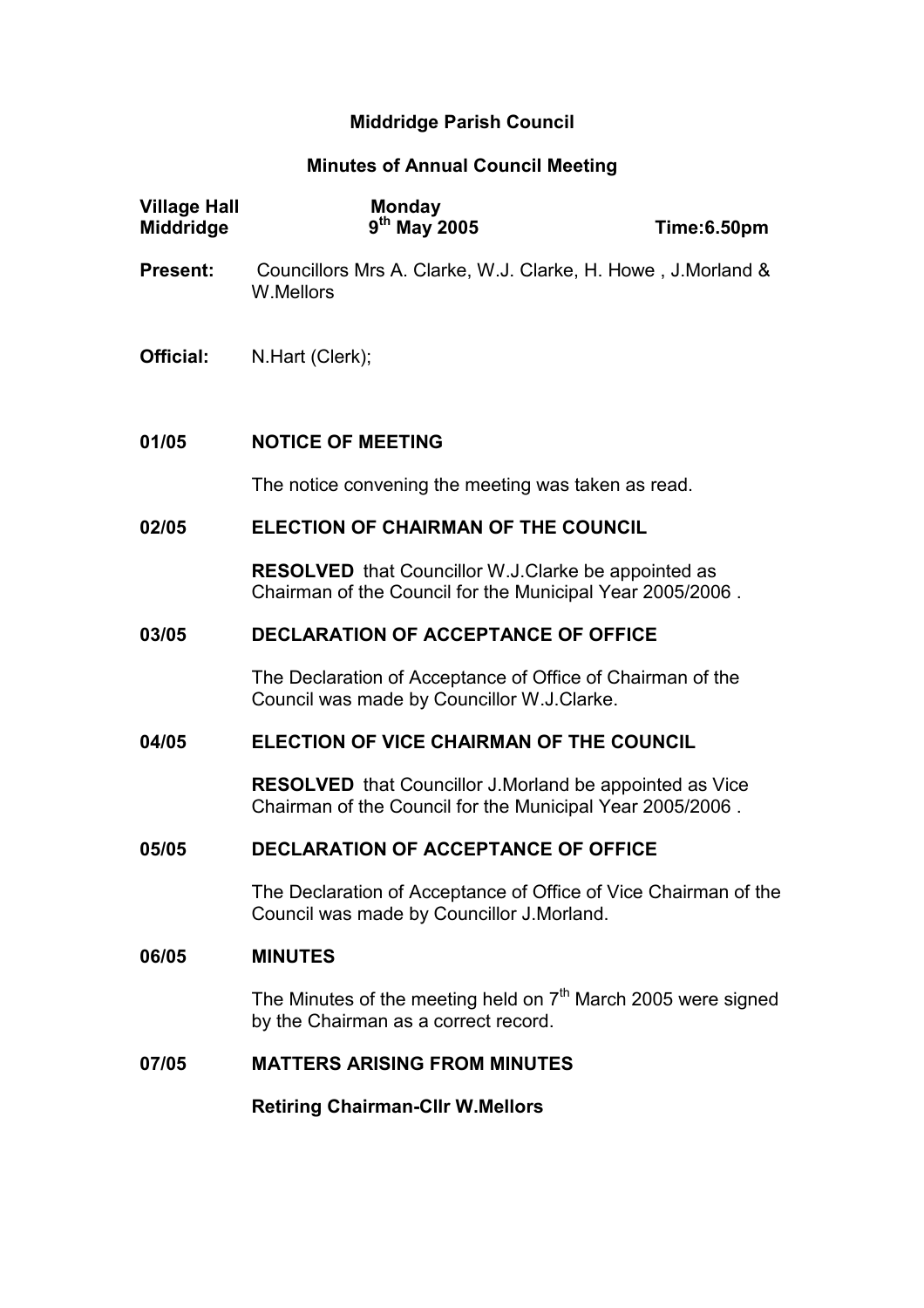Members of the Council expressed their appreciation for the excellent work undertaken by Councillor Mellors during his term of office.

#### Development Proposals-Land to the East of Spout Lane, Shildon (Minute 52/04 refers)

The Clerk advised that no reply had been received from Sedgefield Borough Council regarding the status of the above development.

It was proposed that a further reminder letter be sent; and that the matter be reviewed again at the Parish Council's next meeting.

RESOLVED that the Clerk write to Sedgefield Borough Council, referring to this Council's earlier letter expressing dissatisfaction regarding consultation on the latest stage of the above development; and requesting that a response to this original letter be sent at the earliest opportunity.

#### Parish Paths (Minute 52/04 refers)

It was noted that two estimates had now been received for the contract for works to the Parish Paths; as part of the grant funded Durham County Council scheme.

Clarification was requested as to the responsibility of the contractor to have in place appropriate insurance cover against any liability they might have in respect of works they had carried out; and it was suggested that the Parish Paths Officer be requested to clarify this position and confirm whether this Parish Council would be entitled to receive grant funding for the scheme this year to the sum quoted by each of the contractors.

Reference was also made to the possibility of additional works, over and above that specified in the original contract document, being carried out during the year; eg to repair styles, walls etc; and it was suggested that, if pursued, this element of work would have to be re-negotiated with the contractor(s).

Public footpath No 7 (20 Old Eldon) was also identified as in need of reinstatement work, although the majority of the footpath was within the parish of Eldon. It was suggested that Eldon Parish Council be contacted and invited to consider reinstating the footpath to an acceptable use for the public, and they be advised of the existence of the Parish Paths Partnership Scheme as a possible source of funding.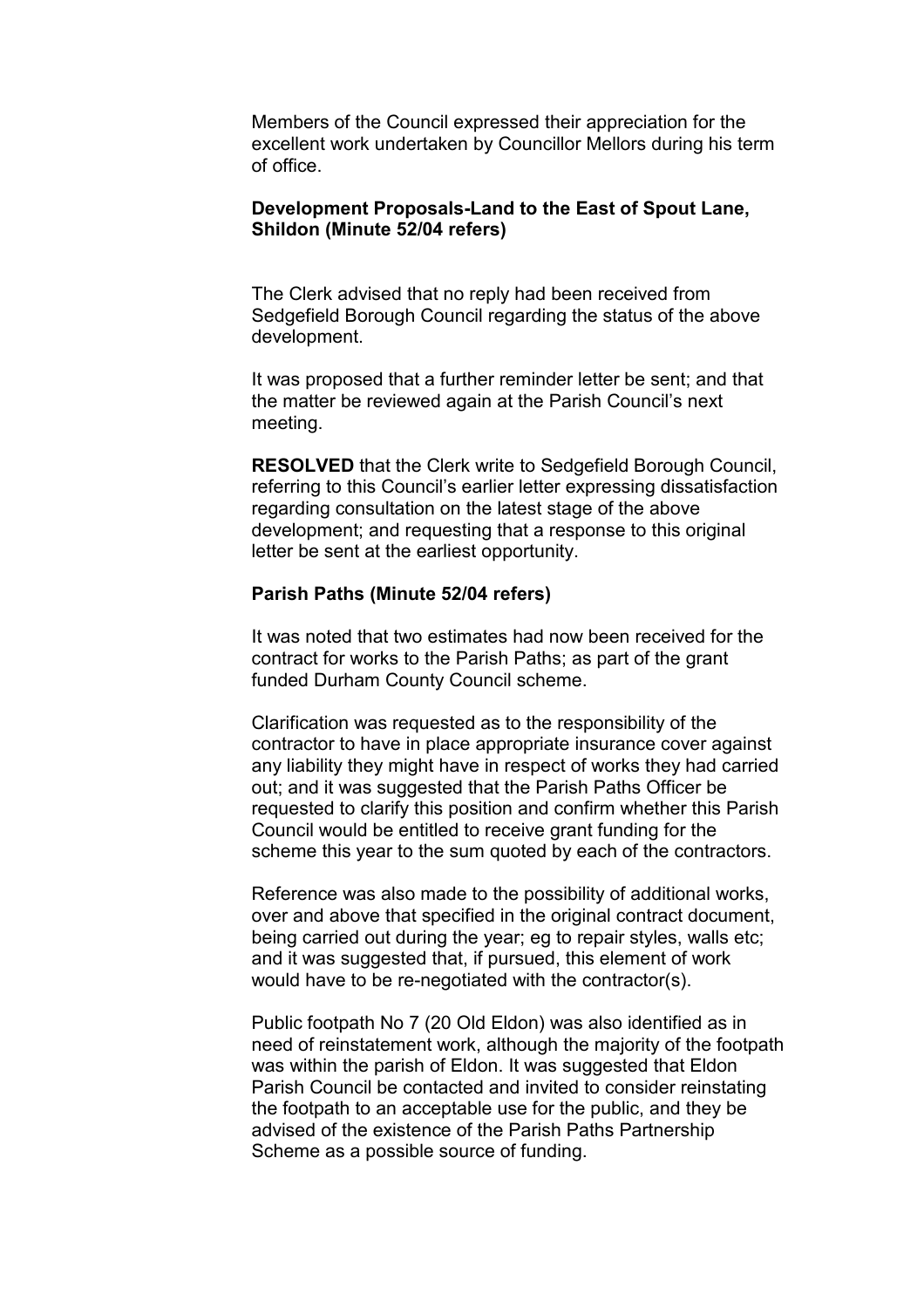#### RESOLVED that:-

- 1. The Clerk contact the Parish Paths Officer to clarify the responsibility of the contractor to have in place appropriate insurance cover against any liability and to confirm whether this Parish Council would be entitled to receive grant funding for the scheme this year to the sum quoted by each of the contractors.
- 2. Eldon Parish Council be contacted and invited to consider reinstating public footpath No 7 (20 Old Eldon) to an acceptable use for the public, and they be advised of the existence of the Parish Paths Partnership Scheme as a possible source of funding.

#### Litter Bins (Minute No. 52/04 refers)

The Clerk advised that Sedgefield Borough Council had indicated that the cost of installing a litter bin, and emptying it for the first year would be £469.00 and £289.00 per annum thereafter plus inflation costs. Emptying would be carried out once per week.

Members queried whether this Council had to pay for the cost of emptying as it was understood that up to two litter bins could be collected from without the need for an additional revenue payment being made to the Borough Council. It was proposed that the Borough Council's position on this be clarified before any further action was taken on this issue.

#### 08/05 ACCOUNTS FOR PAYMENT

Members considered a schedule of Accounts for Payment.

 RESOLVED that the following accounts be approved for payment:-

| N.Hart                 | Salary                        | £141.67 |
|------------------------|-------------------------------|---------|
| N.Hart                 | Postage                       | £2.10   |
| Durham Assoc. of       |                               |         |
| Parish & Town Councils | Affiliation                   | £29.32  |
| Zurich Insurance       | Local Insurance Policy        | £490.21 |
| Zurich Insurance       | <b>Engineering Inspection</b> | £293.75 |
|                        |                               |         |

# 09/05 ACCOUNTS FOR THE YEAR ENDED 31<sup>ST</sup> MARCH 2005

Consideration was given to the Accounts for the year ended 31<sup>st</sup> March 2005.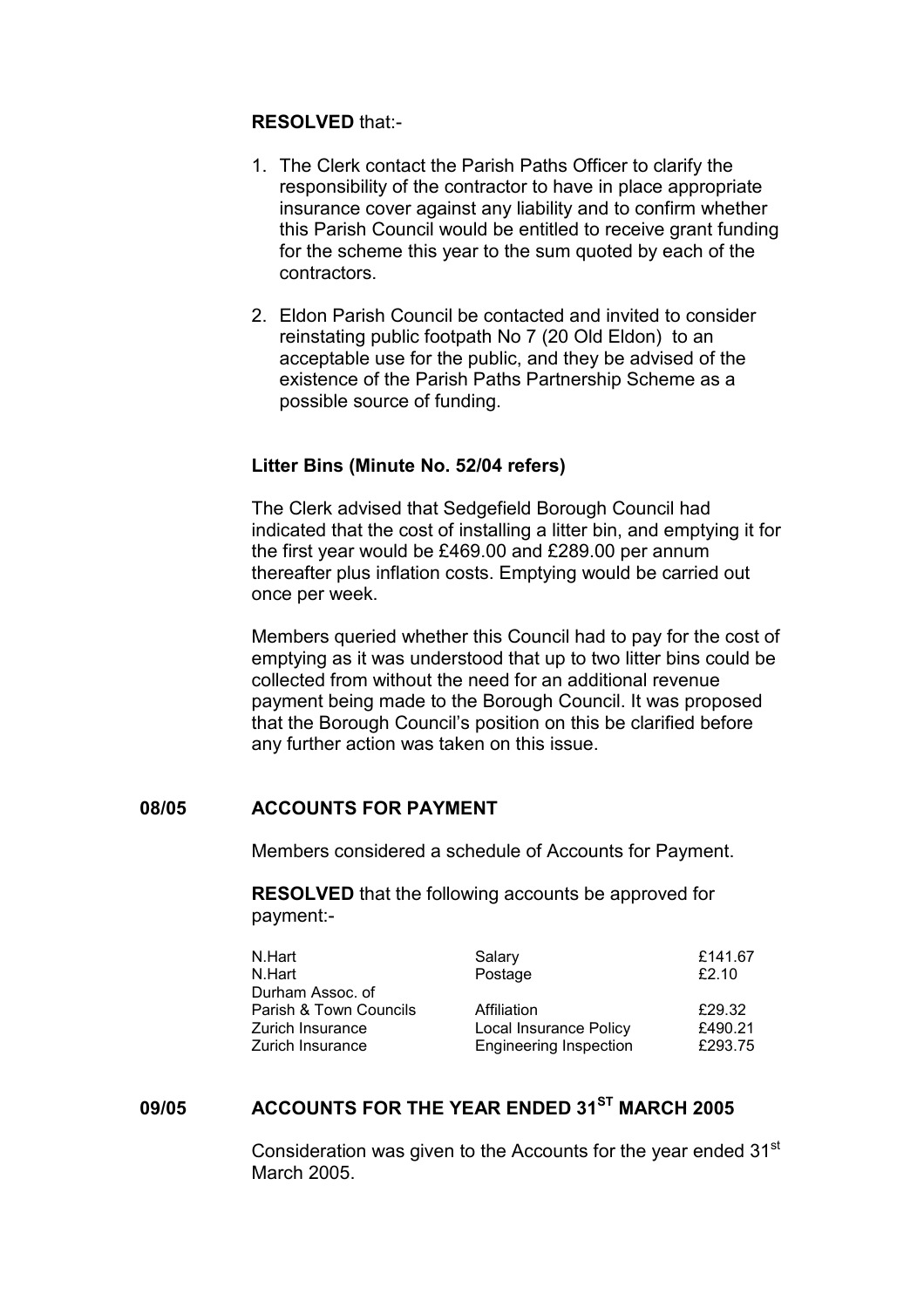It was suggested that, by way of an internal audit and third party validation, the accounts be passed to Mr Bill Harding (Retired Bank Manager) for consideration in accordance with the procedure adopted in previous years.

**RESOLVED** that the accounts for the year ended 31<sup>st</sup> March 2005 be confirmed as a correct record subject to the suggested third party validation.

#### 10/05 REQUESTS FOR FINANCIAL ASSISTANCE

Consideration was given to requests for financial assistance fom the following bodies:-

-(a) Victim Support

- -(b) Middridge Village Fete 2005
- -(c) Durham County Council Benevolent Fund

### RESOLVED that:-

- 1. The applications in respect of Victim Support and the Durham County Council Benevolent Fund be refused.
- 2. A donation of £30 be given to the Middridge Village Fete Association for their event in 2005; and they be authorised to use the Village Green as part of their activities.

### 11/05 Durham Association of Parish & Town Councils

Consideration was given to the following documents provided by the Durham Association of Parish & Town Councils:-

 -New Model Contract -New National Agreement -Guidance on Good Employment -New National Pay Scales

 It was proposed that the documentation be the subject of further discussion with a view to the existing contract of employment of the Clerk being reviewed to align with the 'best practice' identified above.

RESOLVED that members examine in more detail the guidance received from the Durham Association of Parish & Town Councils and the matter be included on the agenda for the next meeting.

# 12/05 DRAFT REVISED STATEMENT OF COMMUNITY INVOLVEMENT IN PLANNING (SCI)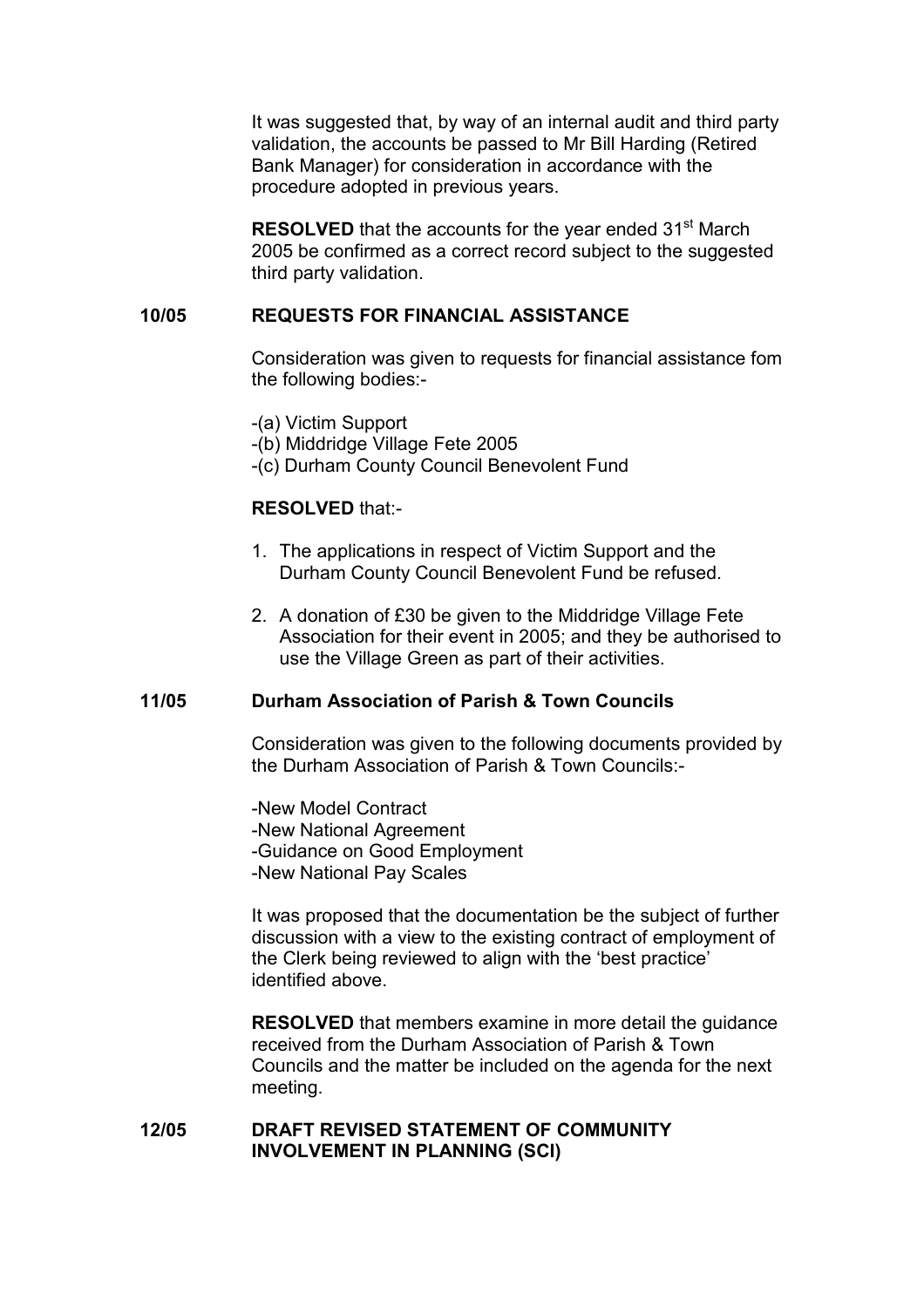Members gave consideration to Sedgefield Borough Council's Local Development Scheme (LDS) and Statement of Community Involvement (SCI) ; which were the first documents to be developed within the Local Development Framework (LDF) which would replace the Borough Local Plan.

 These changes arose from the Planning & Compulsory Purchase Act 2004, which brought about major changes to how the forward planning system operated.

 The LDS sought to inform people how the Council would develop the LDF over the next three years and:-

 -provided the starting point for the local community to find out what the Council's planning policies were for the area as it would set out the development plan for planning of the area;

 -set out the programme for the preparation of the Local Development Documents over the three year period.

 In summary, the LDS would have the following affect on Middridge and surrounding areas:-

-bring conservation policy up to date;

 -bring open space policy into line with national policy (affecting allotments, recreation area, wood at edge of Eldon Whins); -Edon Whins development would no longer be delayed awaiting the Cobblers Hall scheme; -merging of policies H2 and H9, with no change in policy leaving Eldon Whins as planned for development; -bring landscaping policy into line with national policy; -merge planned footpaths and cycleways; -bring quarry policy on protecting SSSI's up to date; -bring policy on roads (New Shildon/Aycliffe link road along railway) up to date.

 The SCI set out to strengthen communities and the involvement of interested parties in the planning system by setting out how the Council would involve them in the planning process. Concern was expressed that the development of such policies should include full and timely consultation with the Parish Councils, which had been demonstrated to be lacking in the Borough Council's recent handling of the Spout Lane development.

 Reference was also made to the responsibilities of the Parish in terms of its Conservation Area and it was requested that a resume of the duties and benefits to be gained from this policy be provided by the Borough Council.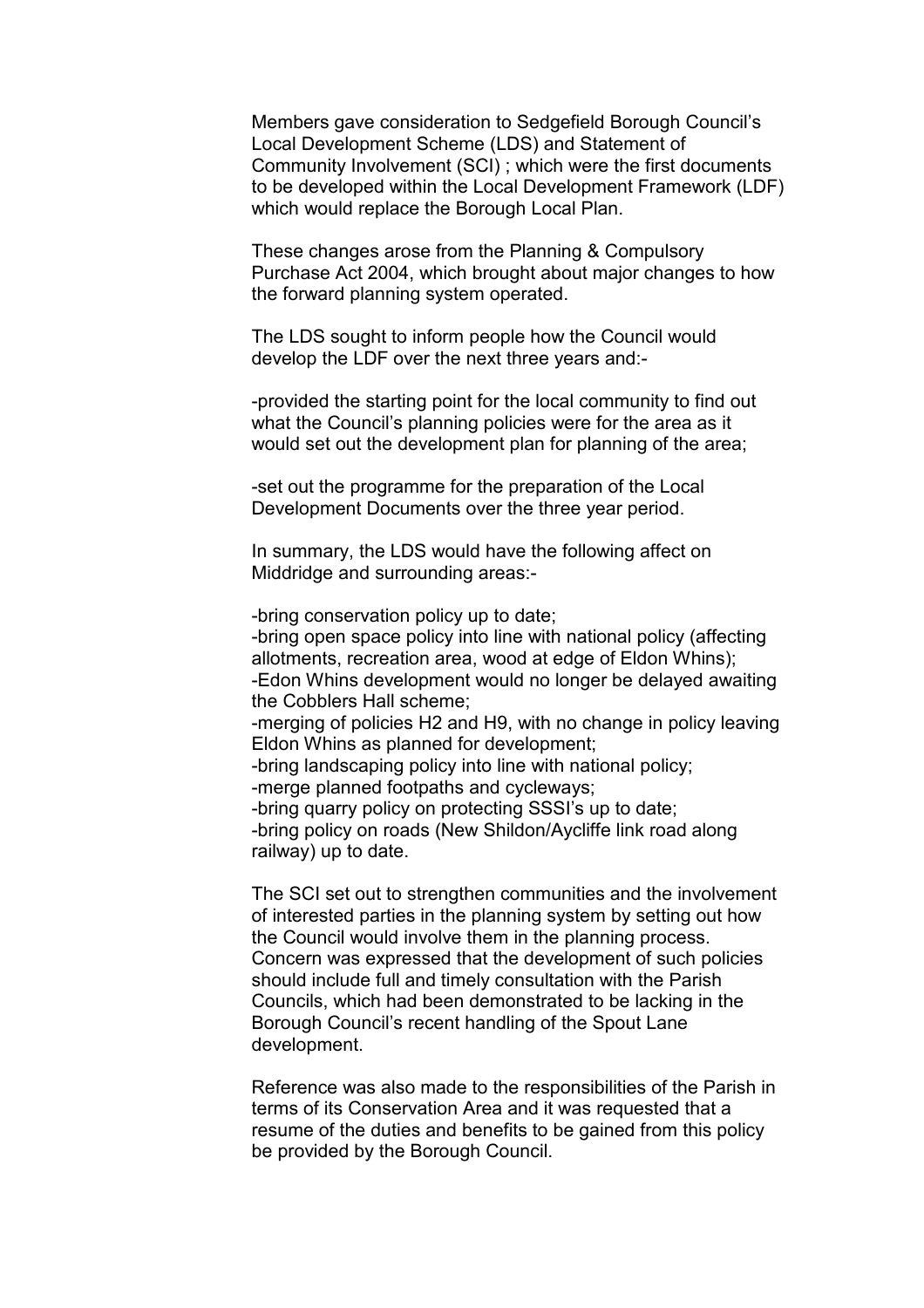# RESOLVED that:-

- 1. The content of the LDS and SCI documents be noted.
- 2. The Borough Council be advised that the development of such policies should include full and timely consultation with the Parish Councils, which had been demonstrated to be lacking in the Borough Council's recent handling of the Spout Lane development.
- 3. Guidance on the duties and responsibilities of the Parish in terms of its Conservation Area policy be requested from the Borough Council.

# 13/05 GENERAL CORRESPONDENCE

Consideration was given to the following correspondence received:-

 -Darlington Borough Council-Draft Revised Statement of Community Involvement

 -Durham County Council Response to Proposed 40mph Limit on C35 Road

-ODPM Discussion Documents

 -Citizen Engagement and Public Services-Why Neighbourhoods **Matter** 

 -Great Aycliffe Town Council-Response to ODPM discussion documents

-Sedgefield Community Safety Partnership 2005-2008

RESOLVED that the content of the above correspondence be noted.

# 14/05 GROUNDS MAINTENANCE AND GENERAL REPAIRS

Reference was made to the condition of the Millennium Hedge in terms of its ongoing maintenance.

 It was requested that the relevant officers from Sedgefield Borough Council be requested to inspect the hedge in the presence of members from the Parish, in order that its future maintenance needs can be ascertained.

RESOLVED that the relevant officers from Sedgefield Borough Council be requested to inspect the hedge in the presence of members from the Parish, in order that its future maintenance needs can be ascertained.

### 15/05 ADDITIONAL ITEMS

Members referred to the work undertaken by Alice McGeechan, who had, for a number of years now, worked tirelessly cleaning the War